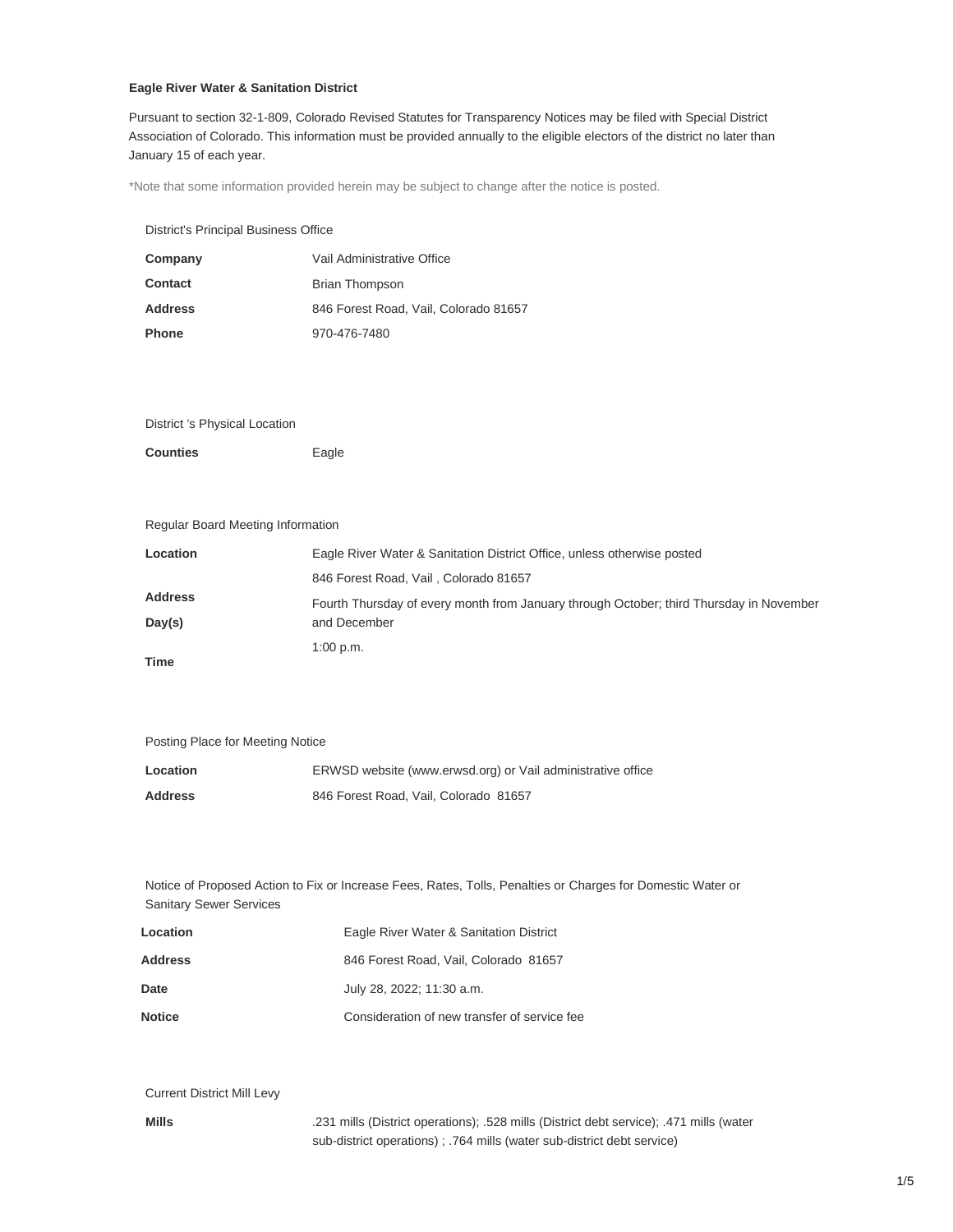Ad Valorem Tax Revenue

Revenue reported may be incomplete or unaudited as of the date this Notice was posted.

**Amount(\$)** 1,221,290 (unaudited)

Date of Next Regular Election

**Date** 05/02/2023

Pursuant to 24-72-205 C.R.S

The district's research and retrieval fee is **\$33.58** per hour

### **District Policy**

RESOLUTION DESIGNATING THE OFFICIAL CUSTODIAN OF RECORDS AND ADOPTING A POLICY ON RESPONDING TO OPEN RECORDS

REQUESTS

WHEREAS, pursuant to §32-1-1001 (1)(h), C.R.S., the Board of Directors of the Eagle River Water & Sanitation District ("District") is responsible for the management, control and supervision of all of the business and affairs of the District; and

WHEREAS, pursuant to §32-1-1001 (1)(i), C.R.S., the Board of Directors of the District has the authority to appoint an agent; and

WHEREAS, the Board of Directors of the District has determined that it is appropriate to designate an official custodian of the District's records for the protection of such records and in order to permit their inspection by persons entitled to examine and copy such records in an orderly fashion; and

WHEREAS, the Board of Directors of the District has determined that it is appropriate to adopt a policy on responding to open records requests; and

WHEREAS, the Board of Directors fully supports, and complies with, all Federal and State laws relating to the retention, protection and disclosure of District records including, but not limited to, the Colorado Open Records Act, Title 24, Article 72, Part 2, C.R.S. ("CORA"), the Health Insurance Portability and Accountability Act of 1996 ("HIPAA"), and the Privacy Rule promulgated by the U.S. Department of Health and Human Services which interprets and implements HIPAA; and

WHEREAS, it is the policy of the District that all public records shall be open for inspection by any person at reasonable times, except as otherwise provided by law; and

WHEREAS, public records are defined by CORA as all writings made or maintained by the District, regardless of the format or medium of the records, subject to certain exceptions and public records expressly include e-mail communications .

NOW, THEREFORE, BE IT RESOLVED by the Board of Directors of the Eagle River Water & Sanitation District that:

1. Official Custodian.

(a) David Norris, the Director of Finance of the District, is hereby designated as the Primary Official Custodian responsible for the maintenance, care and keeping of all records of the District, except as provided herein. (b) The construction manager for the District's construction projects is hereby designated as the Official

Custodian responsible for the maintenance, care and keeping of all records associated with the District's construction projects, subject to the control, supervision and direction of the Primary Official Cust odian .

(c) The Official Custodian shall have the authority to designate such agents as they shall determine appropriate to perform any and all acts necessary to enforce and execute the provisions of this Resolution.

2. Policy on Responding to Open Records Request. The following are general policies concerning the release of records:

(a) All public records of the District shall be open for inspection at the times designated herein, unless prohibited by the provisions of CORA or policies adopted by the Board of Directors in conformance with CORA.

(b) Every request to inspect and/or copy any District record (a "Records Request") shall be submitted to the District's Official Custodian in writing and be specific as to the information desired. If not submitted to the Official Custodian, any District employee or Board Member that receives the Records Request shall immediately send the Records Request to the Official Custodian. To assist the Official Custodian in responding to requests in a timely and complete manner, the Official Custodian may require records requests to be submitted on a form developed by the Official Custodian.

(c) If any question arises as to the propriety of fully complying with a Records Request, the Official Custodian shall immediately forward it to the District's legal counsel.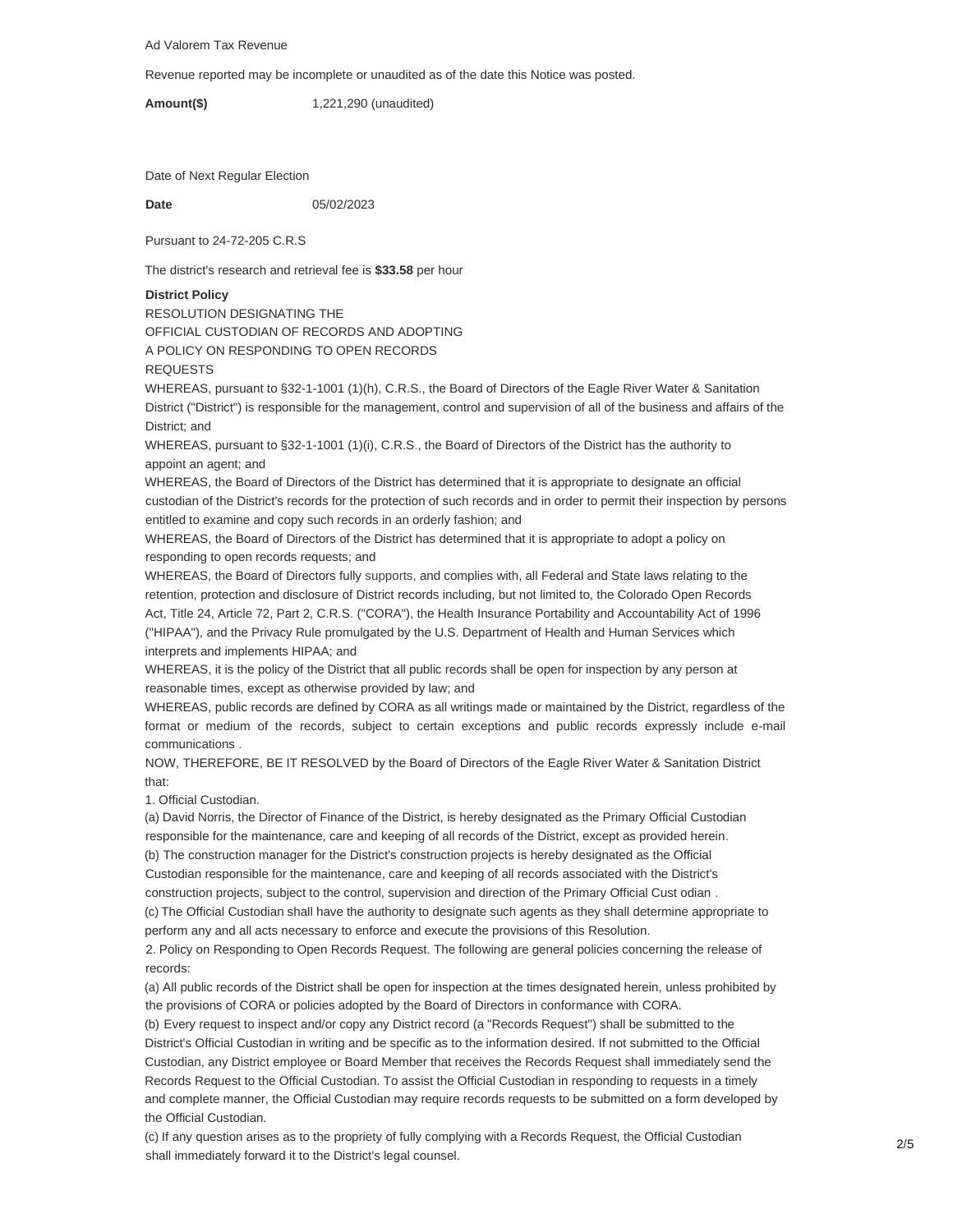(d) The District's legal counsel shall determine the District's obligations under the applicable Federal and/or State law(s). If the District is permitted to make records available for inspection in whole or in part, the District's legal counsel will so notify the District's Official Custodian, who will assemble the disclosable requested documents for inspection and/or copying in accordance with applicable Federal or State law.

(e) If the District's legal counsel determines the District is not permitted by Federal or State law to make records available for inspection in whole or in part, legal counsel shall provide a written response to the party submitting the Records Request stating the legal basis upon which the Records Request in whole or in part is being denied. (f} Following the denial of a request for record, upon receipt of the required written notice from the requesting individual that he or she will seek relief from the District Court, the Official Custodian will attempt to meet in- person or speak by telephone with the requesting individual. District personnel are encouraged to use all possible means to attempt to resolve the dispute during this time period and will provide a written summary of the District's position at the end of that period to the requestor and to the District's Board of Directors. No phone or in-person conference is required if the written notice indicates that the requestor needs access to the record on an expedited basis. (g) Pursuant to CORA, all records must be made available for inspection within three (3) working days from the Official Custodian's receipt of the request, unless extenuating circumstances exist. The deadline may be extended by seven (7) working days if extenuating circumstances exist and the requesting party is notified of the delay within three (3) working days of the Official Custodian's receipt of the request. The Official Custodian may set the time during normal office hours and the place for records to be inspected, and require that the Official Custodian or a delegated employee be present while the records are examined.

(h) A public record stored in a digital format that is neither searchable nor sortable will be provided in a digital format. A public record stored in a digital format that is searchable and/or sortable will be provided in such digital format, unless (1) the public record is in a searchable or sortable format and producing the record in the requested format would violate the terms of any copyright or licensing agreement between the District and a third party; (2) producing the record would result in the release of a third party's proprietary information; (3) after making reasonable inquiries, it is not technologically or practically feasible to provide a copy of the record in a searchable or sortable format; or (4) if the Official Custodian would be required to purchase software or create additional programming functionality in its existing software to remove the information. Altering an existing digital public record, or excising fields of information that the Official Custodian is either required or permitted to withhold under this subsection, does not constitute the creation of a new public record under Section (2)(i)(iv) of this Resolution .

(i) The Custodian may charge the following fees (collectively, the "Fees") for responding to a Records Request: (i) Printouts, photographs, and copies, when requested, will be provided at a cost of twenty-five cents (\$0.25) per standard page, and at the actual costs of production for any non-standard page (the "Copying Fee"). A standard page shall mean an 8.5-inch by 11-inch black and white copy.

(ii) When it is impractical to make the copy, printout, or photograph of the requested record at the place where the record is kept, the Official Custodian may allow arrangements to be made for the copy, printout, or photograph to be made at other facilities and the cost of providing the requested records will be paid by the person making the request (the "Outside Copying Fee").

(iii) If a copy, printout or photograph of a public record is necessary or requested to be provided in a format other than a standard page, the costs will be assessed at the actual cost of production (the "Production Fee"). (iv) If data must be manipulated in order to generate a record in a form not otherwise used by the District, such data manipulation will be assessed at the actual costs to the District (the "Manipulation Fee"); however, the District is in no way obligated to generate a record that is not otherwise kept, made, or maintained by the District. (v)The cost for transmitting the requested records will be charged at the actual cost of such delivery (the

"Transmission Fee"). Transmission Fees will not be charged for transmitting any record via electronic mail, when requested.

(vi) When the location or existence of specific documents must be researched and the documents must be retrieved, sorted or reviewed for applicability to the request, and such process requires more than one (1) hour of staff time, the Custodian may charge a research and retrieval fee not to exceed thirty-three dollars and fifty- eight cents (\$33.58) per hour, or the maximum amount allowed by the Executive Committee of the State Legislative Council, whichever is greater (the "Research and Retrieval Fee").

(vii) If any requested records are protected by a privilege (for example, but not limited to, the work product or attorney-client privileges) the District may charge the actual costs of creating a privilege log identifying the privileged records (the "Privilege Fee"). If legal assistance or review is necessary to create the privilege log, the Privilege Fee may include the actual costs for such legal assistance.

U) If the estimated Fees to produce the records will exceed \$500, the District may require a fifty percent (50%) deposit of the estimated Fees prior to commencing work to produce the records. Payment of the remainder of the Fees, including all actual costs exceeding the estimated amount, must be made prior to the time of inspection or release of the final work product or copies.

(k) No person shall be permitted to inspect or copy any records of the District if, in the opinion of the Official 3/5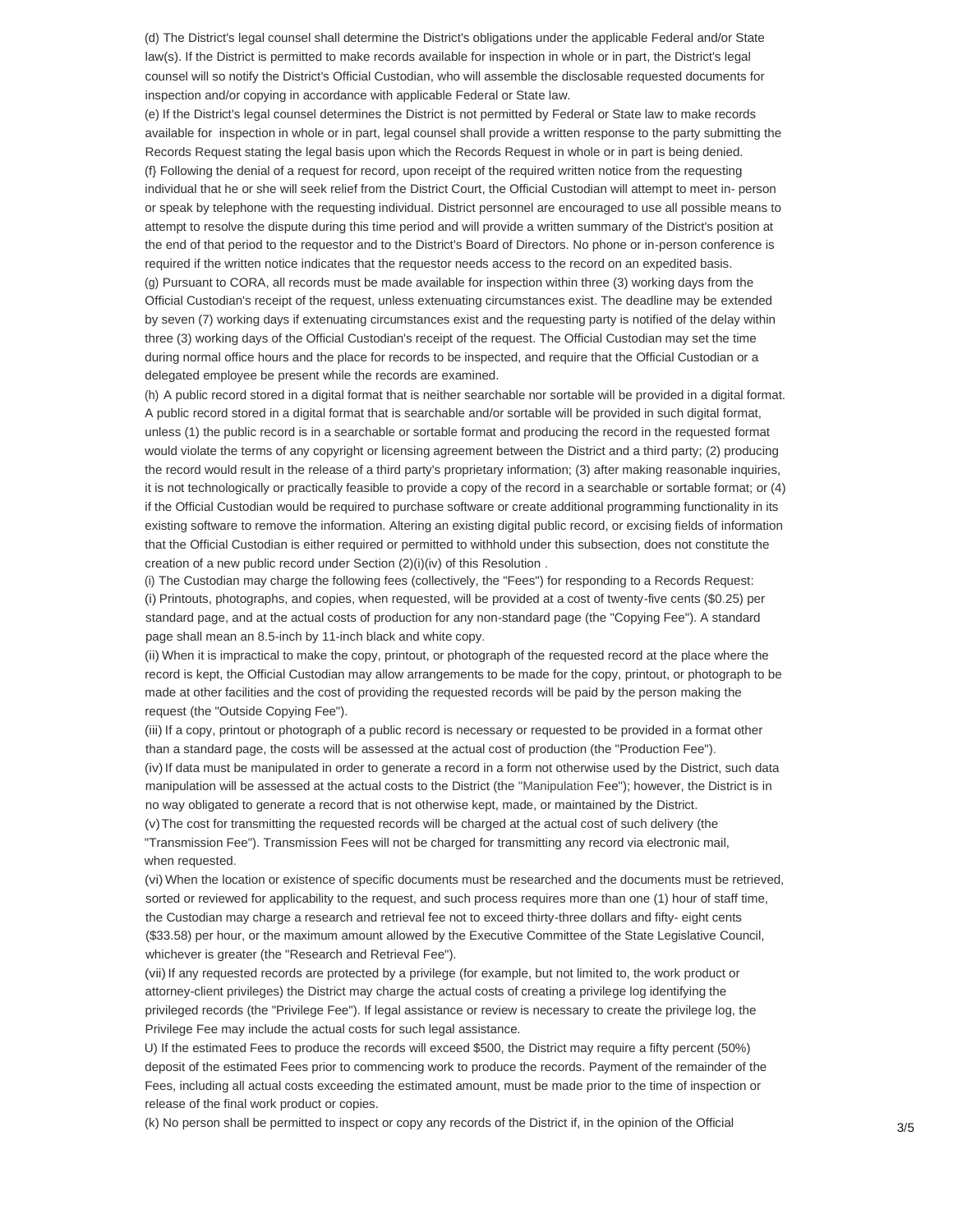Custodian after consultation with the District's legal counsel, such inspection or copying would come within the

prohibition of one or more exemptions set forth in CORA.

3. Severability. If any part, section, subsection, sentence, clause or phrase of this Resolution is for any reason

held to be invalid, such invalidity shall not affect the validity of the remaining provisions.

4. Effective Date. This Resolution shall take effect and be enforced immediately upon its approval by the Board of Directors of the District.

The foregoing Resolution was approved and adopted this 16th day of December 2021.

**District contact information for open records request:** David Norris

**Election**

Names of District Board Members

| <b>Board President</b><br>Name | <b>Richard Cleveland</b>                                        |  |  |
|--------------------------------|-----------------------------------------------------------------|--|--|
| <b>Contact Info</b>            | invcleveland@gmail.com                                          |  |  |
| <b>Election</b>                | Yes, this office will be on the next regular election ballot    |  |  |
|                                |                                                                 |  |  |
| <b>Board Member 2</b><br>Name  | Timm Paxson                                                     |  |  |
| <b>Contact Info</b>            | tpaxson@erwsd.org                                               |  |  |
| <b>Election</b>                | No, this office will not be on the next regular election ballot |  |  |
| <b>Board Member 3</b><br>Name  | <b>Steve Coyer</b>                                              |  |  |
| <b>Contact Info</b>            | scoyer@hotmail.com                                              |  |  |
| Election                       | No, this office will not be on the next regular election ballot |  |  |
|                                |                                                                 |  |  |
| <b>Board Member 4</b><br>Name  | George Gregory                                                  |  |  |
| <b>Contact Info</b>            | george.gregory@comcast.net                                      |  |  |
| <b>Election</b>                | Yes, this office will be on the next regular election ballot    |  |  |
|                                |                                                                 |  |  |
| <b>Board Member 5</b>          | Kate Burchenal                                                  |  |  |
| Name<br><b>Contact Info</b>    | kate.burchenal@gmail.com                                        |  |  |
| <b>Election</b>                | No, this office will not be on the next regular election ballot |  |  |
|                                |                                                                 |  |  |
| <b>Board Member 6</b>          | Robert Warner                                                   |  |  |
| Name                           | robertwarnerjr@gmail.com                                        |  |  |
| Contact Info                   | Yes, this office will be on the next regular election ballot    |  |  |
| Election                       |                                                                 |  |  |
| <b>Board Member 7</b>          |                                                                 |  |  |
| Name                           | <b>Rick Pylman</b>                                              |  |  |
| <b>Contact Info</b>            | Rick@Pylman.com                                                 |  |  |

**No,** this office will not be on the next regular election ballot